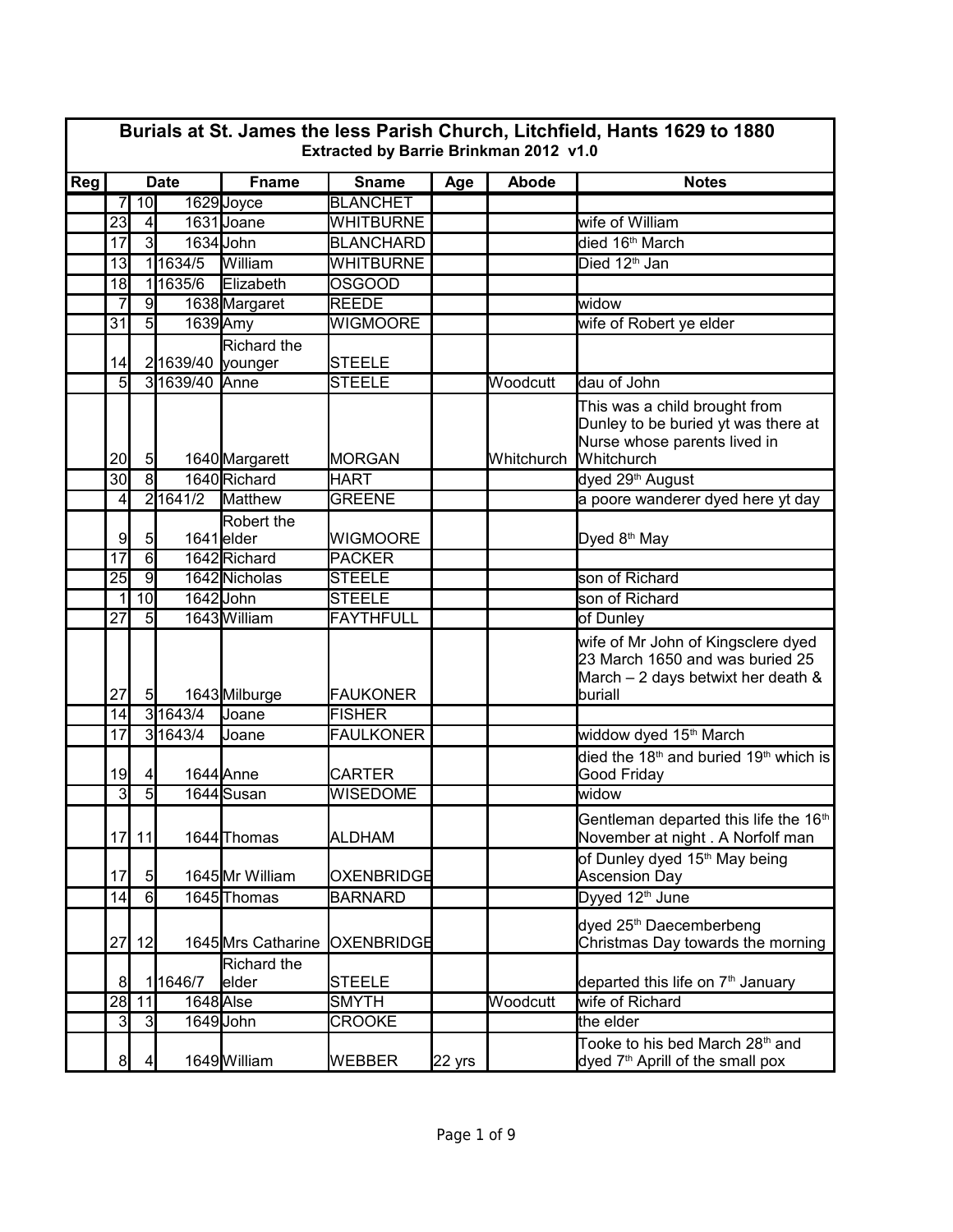|     | Burials at St. James the less Parish Church, Litchfield, Hants 1629 to 1880<br>Extracted by Barrie Brinkman 2012 v1.0 |                 |          |                                |                   |     |          |                                                                                                                 |  |  |  |
|-----|-----------------------------------------------------------------------------------------------------------------------|-----------------|----------|--------------------------------|-------------------|-----|----------|-----------------------------------------------------------------------------------------------------------------|--|--|--|
| Reg | <b>Date</b>                                                                                                           |                 |          | <b>Fname</b>                   | <b>Sname</b>      | Age | Abode    | <b>Notes</b>                                                                                                    |  |  |  |
|     |                                                                                                                       | 5 <sub>l</sub>  |          | 1649John                       | <b>GODDARD</b>    |     |          | sickened 16 <sup>th</sup> May dyed the 23 <sup>rd</sup> May<br>of Small Pox                                     |  |  |  |
|     | 30                                                                                                                    | $\overline{6}$  |          | 1649 Richard                   | <b>TOULER</b>     |     |          | dyed 29 <sup>th</sup> June                                                                                      |  |  |  |
|     | 8                                                                                                                     |                 |          | 1649/50 Nicholas               | <b>JAMES</b>      |     |          |                                                                                                                 |  |  |  |
|     | 11                                                                                                                    | $6 \mid$        |          | 1651 William                   | <b>CARTER</b>     |     |          | of Coldhenley departed this life 9 <sup>th</sup><br>June at night                                               |  |  |  |
|     | 21                                                                                                                    | $\overline{9}$  |          | $1651$ Joye                    | KENT              |     | Woodcutt | wife of Peter dyed 19 <sup>th</sup> September                                                                   |  |  |  |
|     | 17                                                                                                                    | 12              |          | 1651Robin                      | <b>OXENBRIDGE</b> |     |          | Little Robin died 15 <sup>th</sup> being Monday<br>morning                                                      |  |  |  |
|     | 17                                                                                                                    |                 | 2 1651/2 | Thomas                         | <b>FISHER</b>     |     |          | the eldest died 15 <sup>th</sup> February                                                                       |  |  |  |
|     |                                                                                                                       | $\overline{4}$  |          | 1652 Mistress Diana OXENBRIDGE |                   |     |          | wife of Mr Robert of Dunley dyed 1 <sup>st</sup><br>Aprill towards six in the morning.<br>She dyed to Small Pox |  |  |  |
|     | 13 <sub>l</sub>                                                                                                       | $\vert 4 \vert$ |          | 1655 Mrs Mary                  | <b>LAMBERT</b>    |     |          | dyed aprill ninth being Mnday<br>towards two o'clocke at night                                                  |  |  |  |
|     | $\overline{12}$                                                                                                       | $\overline{6}$  |          | 1655 Joseph                    | <b>FAITHFULL</b>  |     |          | out of Henly House                                                                                              |  |  |  |
|     | 21                                                                                                                    | 12              |          | 1656 Anne                      | <b>CARTER</b>     |     |          | dau of John departed this life 19 <sup>th</sup><br>December                                                     |  |  |  |
|     | 3                                                                                                                     | $\overline{7}$  |          | 1657 Clement                   | <b>KENT</b>       |     |          | departed this life 2 <sup>nd</sup> July                                                                         |  |  |  |
|     | 22                                                                                                                    | 10              |          | 1657 Idee ?                    | PACKER            |     |          | widow of William died 24 <sup>th</sup> Feb &<br>buried at Tangly                                                |  |  |  |
|     | 15                                                                                                                    |                 | 21657/8  | Nicholas                       | WEBBER            |     |          | Minister of Ludshelfe dyed 12 <sup>th</sup><br>February and was buried by Andrew<br><b>READE</b>                |  |  |  |
|     | 28                                                                                                                    | $\overline{3}$  |          | 1659 Edward                    | LEE               |     |          | an old man                                                                                                      |  |  |  |
|     | 10 <sup>1</sup>                                                                                                       | 10              |          | 1659 Mary                      | <b>PACKER</b>     |     |          | dau of William                                                                                                  |  |  |  |
|     | 4                                                                                                                     | 9               |          | 1660 jANE                      | LEG               |     |          | wife of John                                                                                                    |  |  |  |
|     | $\overline{2}$                                                                                                        | 11              |          | 1661 Mrs Amy                   | WEBBER            |     |          | relict of Mr Nicholas, minister<br>deceased                                                                     |  |  |  |
|     | $\overline{21}$                                                                                                       | $\overline{2}$  | 1662/3   | Anis                           | <b>SMITH</b>      |     |          | servant to Edward WASE Farmer                                                                                   |  |  |  |
|     | 19                                                                                                                    |                 | 1663/4   | John                           | JUY               |     |          | of Buttermeere, Wilts                                                                                           |  |  |  |
|     |                                                                                                                       |                 | 1665     |                                | <b>CARTER</b>     |     |          | son of John                                                                                                     |  |  |  |
|     |                                                                                                                       |                 |          | 1665William                    | <b>PACKER</b>     |     |          | dyed 29 <sup>th</sup> November                                                                                  |  |  |  |
|     | 26                                                                                                                    | 9               |          | 1666 Mrs Alice                 | <b>SMITH</b>      |     |          | relict of Mr Leonard, minister &<br>mother of Michael Minster dyed 24th                                         |  |  |  |
|     | 18                                                                                                                    | $\overline{9}$  |          | 1667 Richard                   | <b>PACKER</b>     |     |          | son of William                                                                                                  |  |  |  |
|     | 4                                                                                                                     |                 | 21668/9  | <b>Jone</b>                    | <b>PACKER</b>     |     |          | dau of William deceased died 2 <sup>nd</sup><br>Feb was buried at Tangly                                        |  |  |  |
|     | 21                                                                                                                    | $\overline{4}$  |          | 1669Johnathan                  | <b>JAMES</b>      |     |          |                                                                                                                 |  |  |  |
|     | 21                                                                                                                    | 12              |          | 1669James                      | COXE              |     |          | Agent for my Lady KINGSMILL                                                                                     |  |  |  |
|     | 16                                                                                                                    | 6               |          | 1670 William                   | <b>PACKER</b>     |     |          | son of William deceased                                                                                         |  |  |  |
|     | 12                                                                                                                    |                 | 11671/2  | Bridget                        | <b>STILES</b>     |     |          | a poore old widdow                                                                                              |  |  |  |
|     | 14                                                                                                                    |                 | 11671/2  | Anne                           | <b>CROOKE</b>     |     |          | dau of William, A little child                                                                                  |  |  |  |
|     | 6                                                                                                                     | $\overline{5}$  |          | 1672 Margaret                  | <b>FISHER</b>     |     |          | wife of Thomas                                                                                                  |  |  |  |
|     |                                                                                                                       | $25$ 11         | 1673     |                                | <b>CROOKE</b>     |     |          | widdow an old woman near 100<br>years old                                                                       |  |  |  |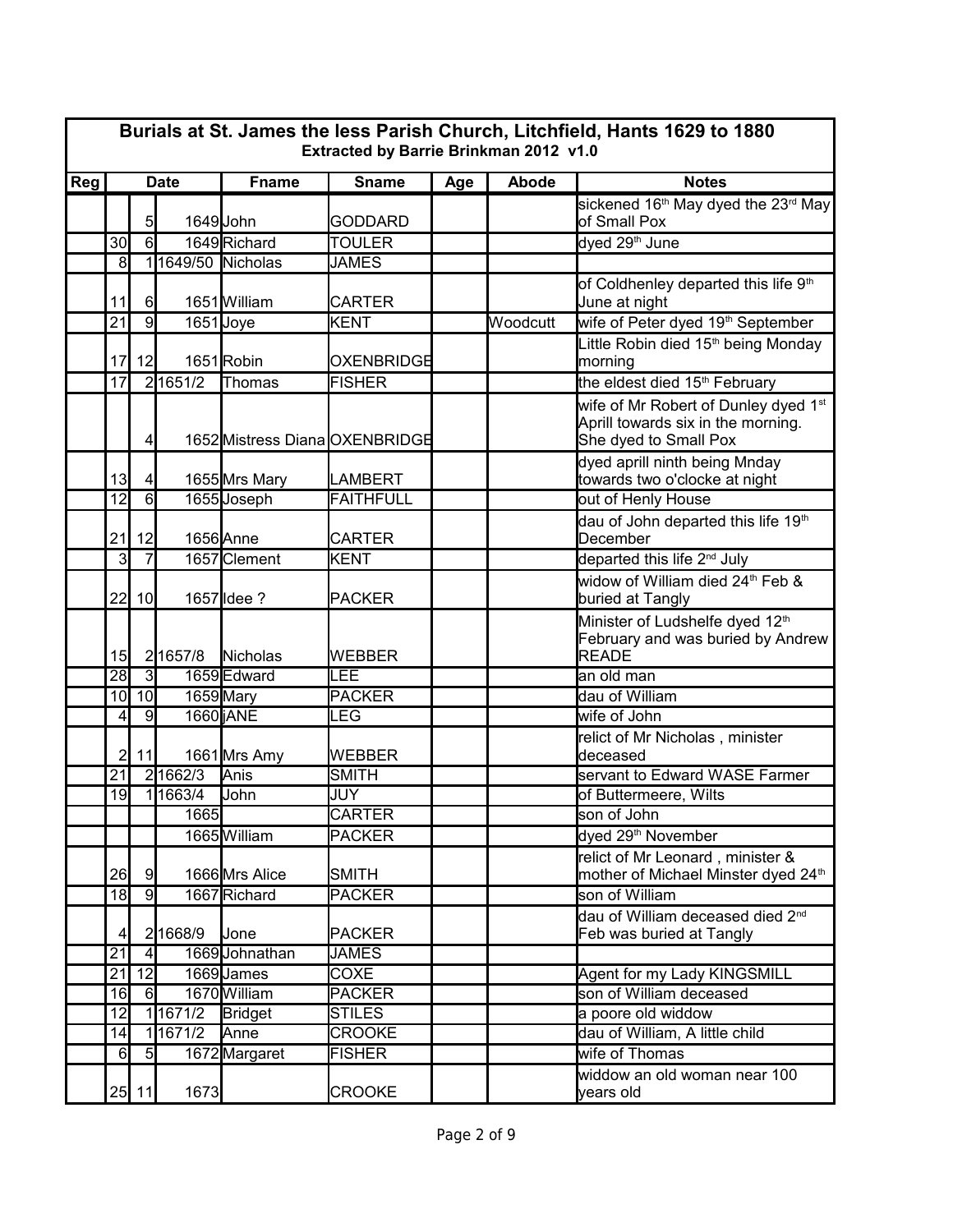|     | Burials at St. James the less Parish Church, Litchfield, Hants 1629 to 1880<br>Extracted by Barrie Brinkman 2012 v1.0 |                     |                  |                |                    |     |       |                                                                     |  |  |  |
|-----|-----------------------------------------------------------------------------------------------------------------------|---------------------|------------------|----------------|--------------------|-----|-------|---------------------------------------------------------------------|--|--|--|
| Reg | <b>Date</b>                                                                                                           |                     |                  | <b>Fname</b>   | <b>Sname</b>       | Age | Abode | <b>Notes</b>                                                        |  |  |  |
|     | 10 <sup>1</sup>                                                                                                       |                     | 3 1673/4         |                | <b>PACKER</b>      |     |       | relict of William widdow, a good<br>lwoman                          |  |  |  |
|     | 24                                                                                                                    |                     | 3 1673/4         | Thomas         | <b>FISHER</b>      |     |       | of this Parish going to Husborne<br>Tarrant dyed & was buried there |  |  |  |
|     | 3                                                                                                                     | 8                   |                  | 1675Richard    | <b>BRISTOW</b>     |     |       | son of Richard died and was buried<br>on 3rd August                 |  |  |  |
|     | $\overline{23}$                                                                                                       | $\overline{3}$      |                  | 1676 Francis   | <b>FRENCH</b>      |     |       | son of John                                                         |  |  |  |
|     | 28                                                                                                                    | 11                  |                  | 1679Richard    | <b>RAWLINS</b>     |     |       | eldest son of Richard, FARMER                                       |  |  |  |
|     | 11                                                                                                                    |                     | 3 1680/1         | <b>John</b>    | <b>STEPHENS</b>    |     |       |                                                                     |  |  |  |
|     | 11                                                                                                                    | 12                  |                  | 1681Joan       | FRENCH             |     |       | dau of John & Mary was buried in<br>woollen only                    |  |  |  |
|     | $\overline{28}$                                                                                                       | $\overline{3}$      |                  | 1692 Richard   | <b>SMITH</b>       |     |       |                                                                     |  |  |  |
|     | 4                                                                                                                     | $\overline{4}$      |                  | 1692 Richard   | <b>BRISTOW</b>     |     |       |                                                                     |  |  |  |
|     | 11                                                                                                                    | $\overline{6}$      |                  | 1695 Margery   | <b>CRAFT</b>       |     |       |                                                                     |  |  |  |
|     | $\overline{8}$                                                                                                        | 11                  |                  | 1697 Elizabeth | <b>STEPHENS</b>    |     |       | wife of Walter                                                      |  |  |  |
|     | 14                                                                                                                    | 10                  |                  | 1700 Benjamine | <b>JAMES</b>       |     |       | son of William & Susanna                                            |  |  |  |
|     | 14                                                                                                                    | 10                  |                  | 1700 William   | <b>JAMES</b>       |     |       | son of William & Susanna                                            |  |  |  |
|     | 16                                                                                                                    | 10                  |                  | 1700 John      | SMITH              |     |       |                                                                     |  |  |  |
|     | 5                                                                                                                     |                     |                  | 1703 Elizabeth | <b>OSGOOD</b>      |     |       | (not clear whether Baptism or Burial)                               |  |  |  |
|     | 11                                                                                                                    | $\overline{7}$      |                  | 1704 William   | <b>CROOKE</b>      |     |       |                                                                     |  |  |  |
|     | 24                                                                                                                    | $\overline{5}$      |                  | 1707 Anne      | <b>STEPHENS</b>    |     |       | widow                                                               |  |  |  |
|     | 14                                                                                                                    | $\infty$            |                  | 1707 Alice     | <b>HEDGES</b>      |     |       |                                                                     |  |  |  |
|     |                                                                                                                       | $\overline{12}$     |                  | 1707 Annah     | <b>BATCHELLOUR</b> |     |       |                                                                     |  |  |  |
|     | $\overline{22}$                                                                                                       | $\overline{9}$      |                  | 1709 Dorothy   | <b>COUPER</b>      |     |       |                                                                     |  |  |  |
|     | 18                                                                                                                    | $\overline{\infty}$ | 1710 Edy         |                | <b>SMITH</b>       |     |       |                                                                     |  |  |  |
|     | 6                                                                                                                     |                     | 11710/1          | <b>Anne</b>    | <b>PEACE</b>       |     |       |                                                                     |  |  |  |
|     | 28                                                                                                                    | $\overline{4}$      |                  | 1712 Richard   | <b>BRAZIER</b>     |     |       |                                                                     |  |  |  |
|     | $\overline{20}$                                                                                                       | $\overline{8}$      |                  | 1714 William   | <b>SMITH</b>       |     |       |                                                                     |  |  |  |
|     | 2                                                                                                                     |                     | 1 1714/5         | Robert         | <b>BELL</b>        |     |       | <b>Rector of Litchfield</b>                                         |  |  |  |
|     | 11                                                                                                                    |                     | 11714/5          | John           | <b>CROOK</b>       |     |       |                                                                     |  |  |  |
|     | 6                                                                                                                     |                     | 2 1714/5         | <b>Mary</b>    | <b>CROOK</b>       |     |       | dau of John & Jan                                                   |  |  |  |
|     |                                                                                                                       |                     | 23 12 1715 Roger |                | <b>GORRARD</b>     |     |       |                                                                     |  |  |  |
|     | $\overline{2}$                                                                                                        | 9                   |                  | $1716$ Jane    | <b>BRAZIER</b>     |     |       | baptised 27 <sup>th</sup> Aughust 1716                              |  |  |  |
|     | $\overline{2}$                                                                                                        | 9                   |                  | 1717Susanna    | <b>CROOK</b>       |     |       |                                                                     |  |  |  |
|     | 23                                                                                                                    | 11                  |                  | 1727 William   | <b>HAYWARD</b>     |     |       |                                                                     |  |  |  |
|     | 28                                                                                                                    | $\overline{8}$      |                  | 1731 Mary      | <b>FRENCH</b>      |     |       |                                                                     |  |  |  |
|     |                                                                                                                       | 29 12               |                  | 1731 Joan      | <b>VINCENT</b>     |     |       |                                                                     |  |  |  |
|     |                                                                                                                       | 28 12               |                  | 1733 Joan      | <b>VINCENT</b>     |     |       | wife of William                                                     |  |  |  |
|     | 27                                                                                                                    | $\mathbf{3}$        | 1734 Ann         |                | <b>WIDGMER</b>     |     |       |                                                                     |  |  |  |
|     |                                                                                                                       |                     | 1 1736/7 Richard |                | <b>BRASHER</b>     |     |       |                                                                     |  |  |  |
|     | 17                                                                                                                    | 9                   |                  | 1738 Mary      | <b>FRENCH</b>      |     |       |                                                                     |  |  |  |
|     | 21                                                                                                                    | 5                   |                  | 1739 Margaret  | <b>SMITH</b>       |     |       |                                                                     |  |  |  |
|     | 12                                                                                                                    | $\overline{8}$      |                  | 1741 Joseph    | <b>VINCENT</b>     |     |       | son of Joseph & Elizabeth                                           |  |  |  |
|     | 11                                                                                                                    | $\overline{4}$      |                  | 1742George     | <b>TRIMEN</b>      |     |       |                                                                     |  |  |  |
|     | 25                                                                                                                    | $\overline{4}$      |                  | 1742 Henry     | <b>BENDNAL</b>     |     |       |                                                                     |  |  |  |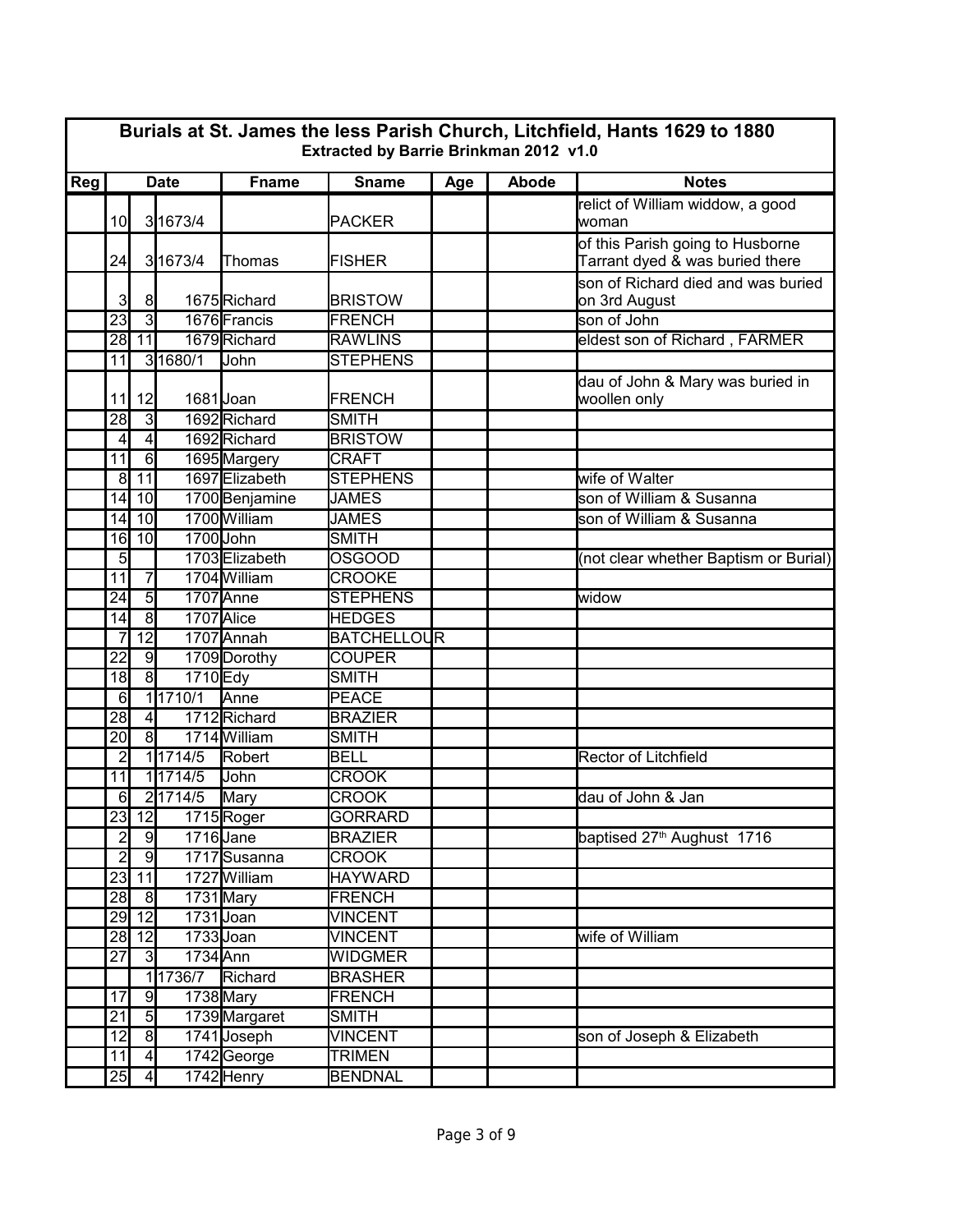|     | Burials at St. James the less Parish Church, Litchfield, Hants 1629 to 1880<br>Extracted by Barrie Brinkman 2012 v1.0 |                         |                |                |                  |     |         |                                               |  |  |  |
|-----|-----------------------------------------------------------------------------------------------------------------------|-------------------------|----------------|----------------|------------------|-----|---------|-----------------------------------------------|--|--|--|
| Reg | <b>Date</b>                                                                                                           |                         |                | <b>Fname</b>   | <b>Sname</b>     | Age | Abode   | <b>Notes</b>                                  |  |  |  |
|     | 20                                                                                                                    | $\overline{7}$          |                | 1742 Wida      | <b>TRIMEN</b>    |     |         |                                               |  |  |  |
|     | 6                                                                                                                     |                         | 3 1742/3       | Joseph         | <b>PORTER</b>    |     |         | son of Thomas & Ann                           |  |  |  |
|     | 30                                                                                                                    | 6                       |                | 1743 Dorothy   | <b>BELL</b>      |     |         | wife of John                                  |  |  |  |
|     | 13                                                                                                                    | 10 <sup>1</sup>         |                | 1743 Johnathen | <b>GODDARD</b>   |     |         |                                               |  |  |  |
|     | 7                                                                                                                     |                         | 3 1743/4       | Elizabeth      | <b>VINCENT</b>   |     |         | wife of Joseph                                |  |  |  |
|     | 11                                                                                                                    | $\overline{9}$          |                | 1746 John      | <b>SMITH</b>     |     |         |                                               |  |  |  |
|     | 18                                                                                                                    |                         | 21746/7 Joseph |                | <b>CROOK</b>     |     |         |                                               |  |  |  |
|     | $\overline{22}$                                                                                                       | 5                       |                | 1747 George    | <b>GODDARD</b>   |     |         |                                               |  |  |  |
|     | 6                                                                                                                     | $\overline{9}$          |                | 1747 Thomas    | <b>ETHARDES</b>  |     |         |                                               |  |  |  |
|     | $\overline{21}$                                                                                                       | $\overline{9}$          |                | 1749 Johnathan | <b>PORTER</b>    |     |         |                                               |  |  |  |
|     | 18                                                                                                                    | $\overline{5}$          |                | 1750 Johnathan | <b>GODDARD</b>   |     |         | son of George & Elizabeth                     |  |  |  |
|     | $\overline{24}$                                                                                                       | 6                       |                | 1750 Mary      | <b>BRAZIER</b>   |     |         | widow                                         |  |  |  |
|     | 14                                                                                                                    | $\overline{4}$          |                | 1751 Sarah     | <b>BARNETT</b>   |     |         |                                               |  |  |  |
|     | $\overline{26}$                                                                                                       | $\overline{1}$          |                | 1755 Isaac     | <b>GODDARD</b>   |     |         |                                               |  |  |  |
|     | 25                                                                                                                    | $6 \overline{}$         |                | 1755 John      | <b>WATERMAN</b>  |     |         |                                               |  |  |  |
|     | 29                                                                                                                    | $\overline{\mathbf{8}}$ |                | 1755 Amey      | <b>VINCENT</b>   |     |         | wife of Joseph                                |  |  |  |
|     | 18                                                                                                                    | $\overline{12}$         | 1755 Ann       |                | <b>FILLMAR</b>   |     |         |                                               |  |  |  |
|     | 6                                                                                                                     | 10                      |                | 1756 Elizabeth | <b>GODDARD</b>   |     |         | dau of George & Elizabeth                     |  |  |  |
|     | 18                                                                                                                    | $\overline{9}$          |                | 1757Mary       | <b>CROOK</b>     |     |         |                                               |  |  |  |
|     | 9                                                                                                                     | $\overline{12}$         |                | 1759Jean       | <b>FRENCH</b>    |     |         |                                               |  |  |  |
|     | 11                                                                                                                    | $\overline{1}$          |                | 1762 Katren    | <b>BENDALL</b>   |     |         |                                               |  |  |  |
|     | 11                                                                                                                    | 6                       |                | 1762 Catharine | <b>BELL</b>      |     |         | wife of George                                |  |  |  |
|     | $\overline{23}$                                                                                                       | $\overline{7}$          |                | 1762George     | <b>BANCE</b>     |     |         |                                               |  |  |  |
|     | 21                                                                                                                    | $\overline{9}$          |                | 1762 William   | <b>DONFORD</b>   |     |         |                                               |  |  |  |
|     | 12                                                                                                                    | $\overline{12}$         |                | 1762 Mary      | <b>WEBER</b>     |     |         |                                               |  |  |  |
|     | 23                                                                                                                    | $\mathbf{1}$            |                | 1763 Thomas    | <b>TRIMAN</b>    |     |         |                                               |  |  |  |
|     | 6                                                                                                                     | $\overline{4}$          | 1763 Ann       |                | <b>FILMOR</b>    |     |         |                                               |  |  |  |
|     |                                                                                                                       | $\overline{7}$          |                | 1763 Asna      |                  |     |         |                                               |  |  |  |
|     | 11                                                                                                                    | دن                      |                | 1764 Elizabeth | <b>GALL</b>      |     |         | wife of John                                  |  |  |  |
|     | $\overline{8}$                                                                                                        | $\overline{4}$          |                | 1765 Sarah     | <b>GODDARD</b>   |     |         |                                               |  |  |  |
|     |                                                                                                                       | 16 10                   |                | 1765 Catharine | <b>FORSTER</b>   |     |         |                                               |  |  |  |
|     | 19                                                                                                                    | $\overline{2}$          |                | 1766 William   | <b>WILKINS</b>   |     |         |                                               |  |  |  |
|     | 18                                                                                                                    | $\overline{1}$          |                | 1767 Joseph    | <b>VINCENT</b>   |     |         | son of Joseph                                 |  |  |  |
|     | 29                                                                                                                    | $\overline{1}$          |                | 1767 Elizabeth | <b>VINCENT</b>   |     |         | dau of Joseph                                 |  |  |  |
|     | 8                                                                                                                     | $\overline{4}$          |                | 1767 Roger     | <b>GODDARD</b>   |     |         |                                               |  |  |  |
|     | 3                                                                                                                     | $\overline{12}$         |                | 1767Rachel     | <b>BOX</b>       |     |         |                                               |  |  |  |
|     | 5                                                                                                                     | $\overline{4}$          |                | 1769 Thomas    | <b>WEBB</b>      |     | Newbury |                                               |  |  |  |
|     | 20                                                                                                                    | $\overline{3}$          |                | 1771 William   | <b>STEVENS</b>   |     |         |                                               |  |  |  |
|     | 5                                                                                                                     | $\overline{1}$          | 1772 Ann       |                | <b>FOSBRY</b>    |     |         |                                               |  |  |  |
|     | 12                                                                                                                    | $\overline{2}$          |                | 1772 Sarah     | <b>FOSBRY</b>    |     |         |                                               |  |  |  |
|     | 11                                                                                                                    | $\overline{3}$          |                | 1772 Elizabeth | <b>STEVENS</b>   |     |         |                                               |  |  |  |
|     | 19                                                                                                                    | $5 \frac{1}{2}$         |                | 1772 Margaret  | <b>SCRIPTURE</b> |     |         | from the Parish of St Margaret<br>Westminster |  |  |  |
|     |                                                                                                                       | $24$ 12                 |                | $1772$ Isaac   | <b>FOSBARY</b>   |     |         |                                               |  |  |  |
|     | $\overline{4}$                                                                                                        | $\vert 4 \vert$         |                | 1773 Elizabeth | GODDARD          |     |         | widow from Down Husborne                      |  |  |  |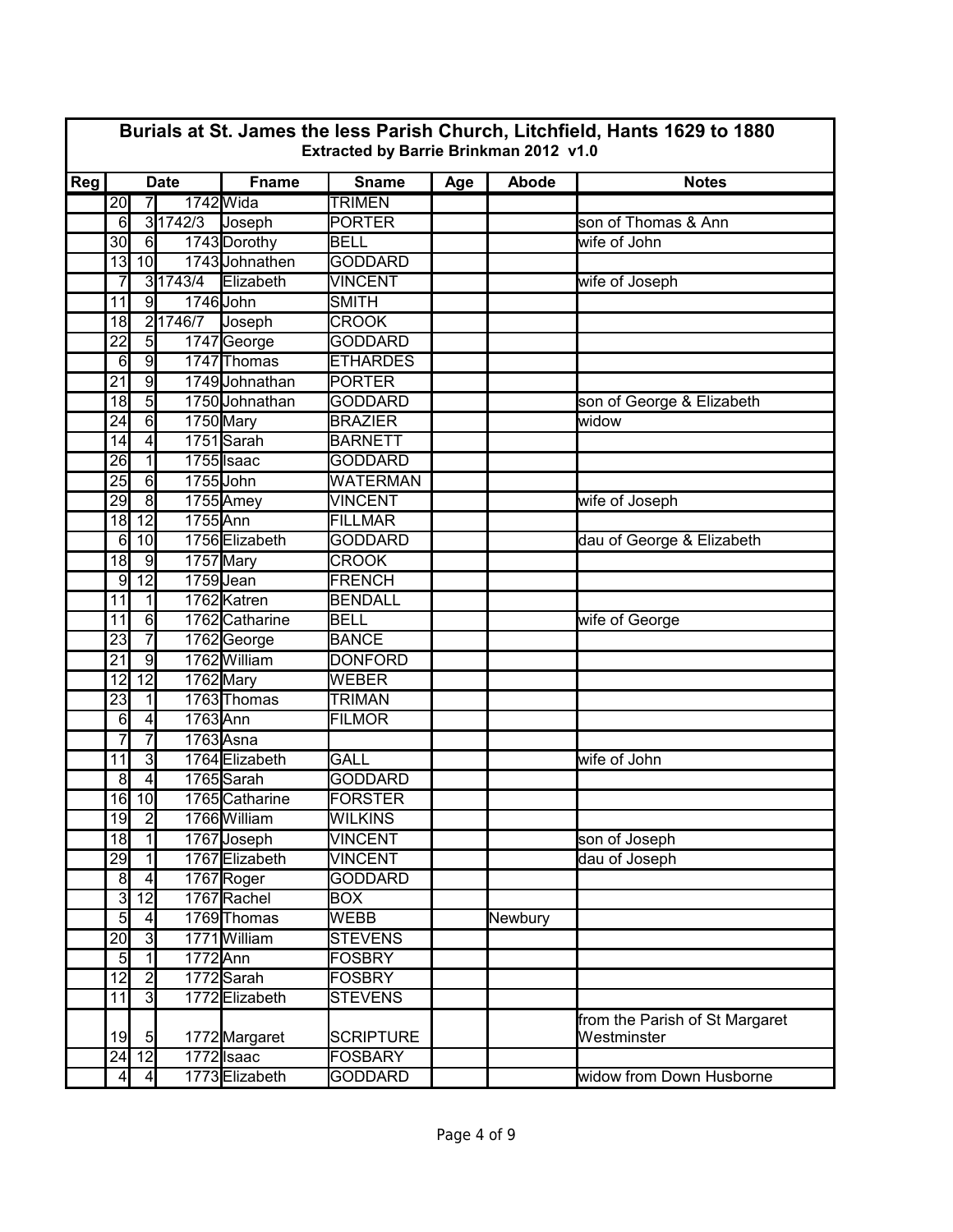|     | Burials at St. James the less Parish Church, Litchfield, Hants 1629 to 1880<br>Extracted by Barrie Brinkman 2012 v1.0 |                                  |             |                                |                                    |        |                   |                                             |  |  |  |
|-----|-----------------------------------------------------------------------------------------------------------------------|----------------------------------|-------------|--------------------------------|------------------------------------|--------|-------------------|---------------------------------------------|--|--|--|
| Reg |                                                                                                                       |                                  | <b>Date</b> | <b>Fname</b>                   | <b>Sname</b>                       | Age    | Abode             | <b>Notes</b>                                |  |  |  |
|     | $\overline{4}$                                                                                                        | $\overline{8}$                   |             | 1773 Mary                      | <b>WILKINS</b>                     |        |                   | widow                                       |  |  |  |
|     | 12                                                                                                                    | 10                               |             | 1773 Thomas                    | <b>BENDALL</b>                     |        |                   |                                             |  |  |  |
|     | 19                                                                                                                    | $\overline{12}$                  |             | 1773 Elisha                    | <b>HORN</b>                        |        |                   |                                             |  |  |  |
|     | 19                                                                                                                    | $\overline{12}$                  |             | 1773 William                   | <b>HORN</b>                        |        |                   |                                             |  |  |  |
|     | 20                                                                                                                    | $\mathbf{1}$                     |             | 1774 Catharine                 | <b>GODDARD</b>                     |        |                   |                                             |  |  |  |
|     | 16                                                                                                                    | 3                                |             | 1774 John                      | <b>VINCENT</b>                     |        | Egbury            |                                             |  |  |  |
|     | 8                                                                                                                     | $\overline{3}$                   |             | 1775 Martha                    | <b>WELL</b>                        |        | Newbury           |                                             |  |  |  |
|     | 3                                                                                                                     | $\overline{12}$                  |             | 1775 Etheard                   | <b>BAX</b>                         |        |                   | From Whitchurch                             |  |  |  |
|     | $\overline{18}$                                                                                                       | $\overline{12}$                  |             | 1775 Sarah                     | <b>VINCENT</b>                     |        |                   |                                             |  |  |  |
|     | $\overline{2}$                                                                                                        | $\mathbf{1}$                     |             | 1776 Joseph                    | <b>VINCENT</b>                     |        |                   |                                             |  |  |  |
|     | 9                                                                                                                     | $\overline{\infty}$              |             | 1777 Hannah                    | <b>VINCENT</b>                     |        | Egbury            |                                             |  |  |  |
|     | $\overline{31}$                                                                                                       | $\overline{12}$                  |             | 1777 Jemima                    | <b>FRENCH</b>                      |        |                   |                                             |  |  |  |
|     | 7                                                                                                                     | 6                                |             | 1778 Charles                   | <b>COMENS</b>                      |        |                   |                                             |  |  |  |
|     | 14                                                                                                                    | 10 <sub>l</sub>                  |             | 1778John                       | <b>FRENCH</b>                      |        |                   |                                             |  |  |  |
|     | 21                                                                                                                    | دی                               |             | 1779John                       | <b>BELL</b>                        |        |                   |                                             |  |  |  |
|     | 13                                                                                                                    | $\overline{5}$                   |             | 1779 Thomas                    | <b>GOODEL</b>                      |        |                   |                                             |  |  |  |
|     | 15                                                                                                                    | $\overline{9}$                   |             | 1779 Mary                      | <b>BENDELL</b>                     |        |                   | From Whitchurch                             |  |  |  |
|     | $\overline{9}$                                                                                                        | $\overline{4}$                   |             | 1780 Sarah                     | <b>PINK</b>                        |        |                   | widow                                       |  |  |  |
|     | $\overline{5}$                                                                                                        | $\overline{9}$                   |             | 1780 Mary                      | <b>FILMORE</b>                     |        |                   |                                             |  |  |  |
|     | 16                                                                                                                    | 10                               |             | 1781Robert                     | <b>BELL</b>                        |        |                   | from Wonston                                |  |  |  |
|     | 17                                                                                                                    | $\overline{7}$                   |             | 1782George                     | <b>BELL</b>                        |        |                   |                                             |  |  |  |
|     | 28                                                                                                                    | $\vert 4 \vert$                  |             | 1783Robard                     | <b>VINCENT</b>                     |        | <b>Basonstock</b> |                                             |  |  |  |
|     | 9                                                                                                                     | $\overline{5}$                   |             | 1784 Sarah                     | <b>COMMENCE</b>                    |        |                   |                                             |  |  |  |
|     | 14                                                                                                                    | $\mathbf{1}$                     |             | 1787 Zipporah                  | <b>BARLY</b>                       |        |                   | dau of Barnaby                              |  |  |  |
|     | $\overline{23}$                                                                                                       | $\overline{11}$                  |             | 1787 Jane                      | <b>HEARNE</b>                      |        |                   | widow of William                            |  |  |  |
|     | 18                                                                                                                    | 12                               |             | 1787 Mary                      | <b>CRIPS</b>                       |        |                   |                                             |  |  |  |
|     | $\overline{27}$                                                                                                       | $\overline{7}$                   |             | 1788Joseph                     | <b>FISHER</b>                      |        |                   | <b>Baliff to Mr VINCENT</b>                 |  |  |  |
|     | 9                                                                                                                     | $\overline{8}$                   |             | 1788 John                      | <b>CUMMINS</b>                     |        |                   |                                             |  |  |  |
|     | 19                                                                                                                    | 10                               |             | 1788 Johnathan                 | <b>POCOCK</b>                      |        |                   | son of James & Charity                      |  |  |  |
|     | $\overline{12}$                                                                                                       | $\overline{3}$                   |             | 1789 Mary                      | <b>BARLY</b>                       |        |                   | dau of Barnaby                              |  |  |  |
|     | 4                                                                                                                     | 6                                |             | 1789 Elizabeth                 | <b>BARLY</b>                       |        |                   | dau of Barnaby                              |  |  |  |
|     | 10                                                                                                                    | $\overline{1}$                   |             | 1790 Barnaby                   | <b>BARLY</b>                       |        |                   |                                             |  |  |  |
|     | 14                                                                                                                    | $\overline{2}$                   |             | 1790 Margaret                  | <b>COLBOURNE</b>                   |        |                   |                                             |  |  |  |
|     | 14                                                                                                                    | $\overline{2}$                   |             | 1790JJohnathan                 | <b>PHILMORE</b>                    | Infant |                   | son of John & Ann                           |  |  |  |
|     | 17                                                                                                                    | $\overline{2}$                   |             | 1791 Dinah                     | PHILMORE                           |        |                   | dau of John & Ann                           |  |  |  |
|     | 1                                                                                                                     | $\overline{7}$                   |             | $1791$ Mary                    | <b>VINCENT</b>                     |        | Egbury            | wife of Robert                              |  |  |  |
|     | 12                                                                                                                    | $\overline{8}$<br>$\overline{7}$ |             | 1791 Thomas                    | CUMMINS                            |        |                   | of Dunley                                   |  |  |  |
|     | 20<br>11                                                                                                              | 9                                |             | 1792 Richard                   | <b>COLBOURNE</b><br><b>LIDDARD</b> |        |                   |                                             |  |  |  |
|     | $\overline{2}$                                                                                                        | $\overline{7}$                   |             | 1792 Anthony<br>1793 Elizabeth | <b>POCOCK</b>                      | Infant |                   |                                             |  |  |  |
|     | $\overline{24}$                                                                                                       | $\overline{7}$                   |             | 1793 Hannah                    | <b>PHILMORE</b>                    |        |                   | dau of James & Charity<br>dau of John & Ann |  |  |  |
|     | 25                                                                                                                    | $\overline{2}$                   |             | 1795 Elizabeth                 | <b>VINCENT</b>                     |        | Egbury            |                                             |  |  |  |
|     | 17                                                                                                                    | $\overline{5}$                   |             | 1795 Elizabeth                 | <b>LIDDARD</b>                     |        |                   |                                             |  |  |  |
|     | 25                                                                                                                    | $\overline{5}$                   |             | 1796 Jane                      | <b>HORNE</b>                       |        |                   |                                             |  |  |  |
|     | 7                                                                                                                     | 9                                |             | 1796 Catharine                 | WEDGE                              |        | Buckets Down      |                                             |  |  |  |
|     |                                                                                                                       |                                  |             |                                |                                    |        |                   |                                             |  |  |  |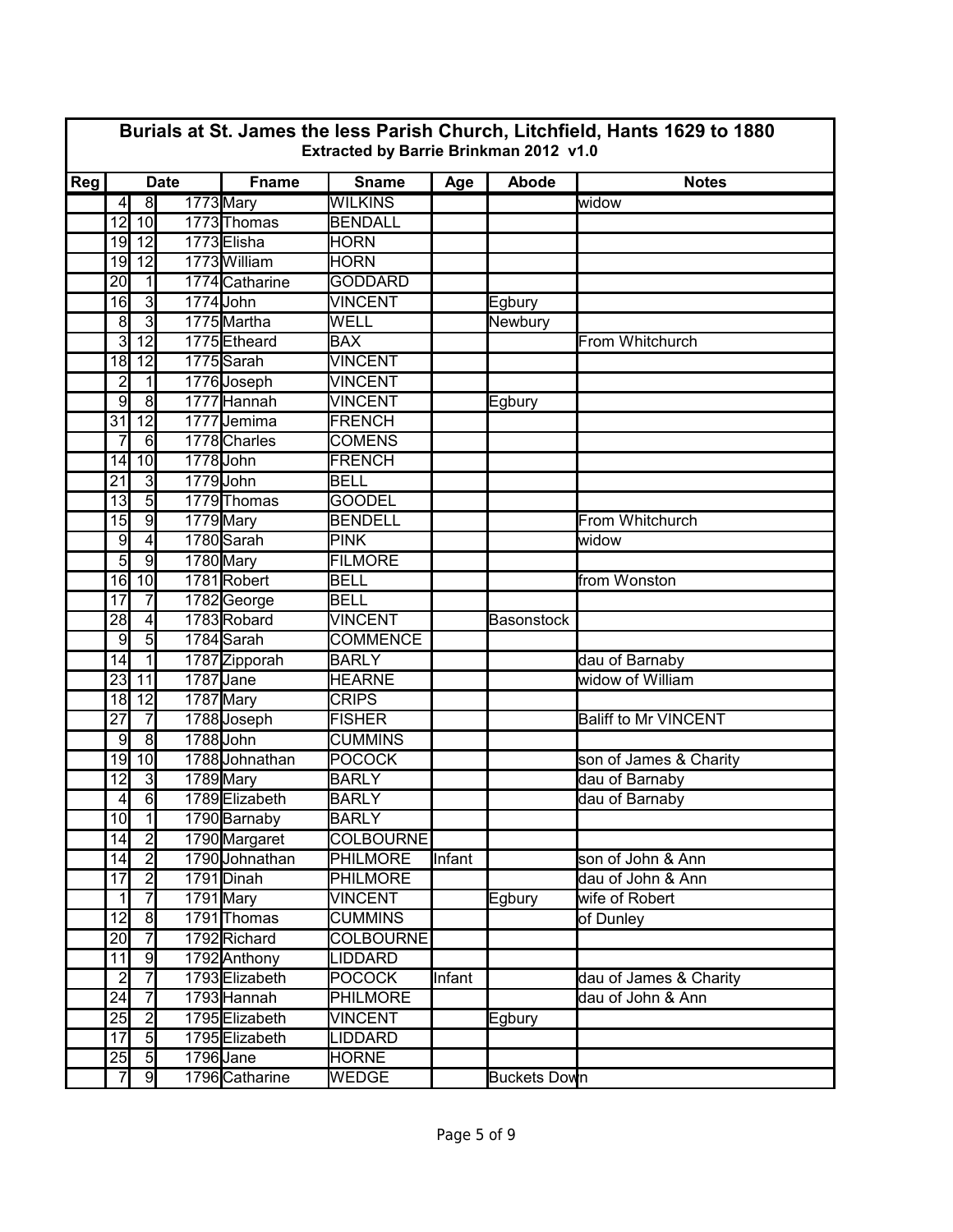|                | Burials at St. James the less Parish Church, Litchfield, Hants 1629 to 1880<br>Extracted by Barrie Brinkman 2012 v1.0 |                     |          |                |                  |                  |                     |                                                               |  |  |
|----------------|-----------------------------------------------------------------------------------------------------------------------|---------------------|----------|----------------|------------------|------------------|---------------------|---------------------------------------------------------------|--|--|
| Reg            | <b>Date</b>                                                                                                           |                     |          | <b>Fname</b>   | <b>Sname</b>     | Age              | Abode               | <b>Notes</b>                                                  |  |  |
|                | 28                                                                                                                    | 11                  |          | 1796 Amey      | <b>PHILMORE</b>  |                  |                     |                                                               |  |  |
|                | دن                                                                                                                    | $\overline{7}$      |          | 1798 Anne      | <b>VINCENT</b>   |                  |                     | dau of William & Mary                                         |  |  |
|                | $6\phantom{1}6$                                                                                                       | دى                  |          | 1799 Thomas    | <b>PHILMORE</b>  | Infant           |                     | son of John & Ann                                             |  |  |
|                | 24                                                                                                                    | $\overline{11}$     |          | 1799 Elizabeth | <b>FISHER</b>    |                  |                     |                                                               |  |  |
|                | 15                                                                                                                    | $\overline{2}$      |          | 1801 William   | <b>HEARNE</b>    |                  |                     |                                                               |  |  |
|                | 11                                                                                                                    | $\overline{3}$      |          | 1802 William   | <b>STEVENS</b>   |                  |                     |                                                               |  |  |
|                | 19                                                                                                                    | $\overline{3}$      |          | 1804 Mary Anne | <b>VINCENT</b>   |                  |                     | dau of Robert & Sarah                                         |  |  |
|                | $\overline{31}$                                                                                                       | 10                  |          | 1804 Harriet   | <b>VINCENT</b>   |                  |                     | dau of William & Mary                                         |  |  |
|                | 5                                                                                                                     | $\overline{12}$     |          | 1804 Isaac     | <b>CRIPS</b>     |                  |                     |                                                               |  |  |
|                | $\overline{20}$                                                                                                       | $\overline{3}$      |          | 1805 Thomas    | <b>FILMORE</b>   | 84yrs            |                     | <b>Clerk of the Parish</b>                                    |  |  |
|                | 3                                                                                                                     | 7                   |          | 1806 Sarah     | <b>CUMMINS</b>   |                  |                     | of Overton Parish                                             |  |  |
|                | 10 <sup>1</sup>                                                                                                       | 8                   |          | 1806 William   | <b>CUMMINS</b>   |                  |                     | son of Sarah of Overton Parish<br>buried 3 <sup>rd</sup> July |  |  |
|                | 19                                                                                                                    | $\overline{3}$      |          | 1807 Jacob     | <b>CRIPS</b>     |                  |                     |                                                               |  |  |
|                | $\overline{21}$                                                                                                       | $\overline{5}$      |          | 1807 Hannah    | <b>CRIPS</b>     |                  |                     |                                                               |  |  |
|                | $\overline{21}$                                                                                                       | $\overline{7}$      |          | 1807 Dinah     | <b>PHILMORE</b>  | Infant           |                     | dau of David & Ann                                            |  |  |
|                | 10                                                                                                                    | $\overline{5}$      |          | 1809George     | <b>CRIPS</b>     |                  |                     |                                                               |  |  |
|                | 6                                                                                                                     | $\overline{12}$     |          | 1809 Sarah     | <b>VINCENT</b>   |                  |                     | Ashmanswolwife of Robert                                      |  |  |
|                | $\overline{11}$                                                                                                       | 4                   |          | 1810 Jeoffry   | <b>WEBB</b>      |                  |                     |                                                               |  |  |
|                | $\overline{24}$                                                                                                       | 6                   |          | 1810 William   | <b>CUMMINS</b>   |                  |                     | of Dunley                                                     |  |  |
|                | 18                                                                                                                    | 11                  |          | 1810 Hannah    | <b>FILMORE</b>   |                  |                     | dau of David & Mary                                           |  |  |
|                | $\overline{23}$                                                                                                       | 11                  |          | 1810 Johnathan | <b>HORN</b>      |                  |                     |                                                               |  |  |
|                | 11                                                                                                                    | $\overline{2}$      |          | 1811 Robert    | <b>VINCENT</b>   |                  | Egbury              |                                                               |  |  |
| 1              | $\overline{29}$                                                                                                       | $\vert 4 \vert$     |          | 1813 Mary      | <b>WEDGE</b>     | $51$ yrs         |                     | Cold Henley In Whitchurch                                     |  |  |
| $\overline{c}$ | $\overline{11}$                                                                                                       | $\overline{5}$      |          | 1813 Sophia    | <b>VINCENT</b>   | 22 yrs           | Eggbury             | In parish of St Mary Bourne                                   |  |  |
| 3              | 23                                                                                                                    | 3                   |          | 1814 Frederick | <b>HORNE</b>     | 5days            |                     |                                                               |  |  |
| 4              | $\overline{5}$                                                                                                        | $\overline{6}$      |          | 1814 John      | <b>BELL</b>      | 84yrs            | Litchfield          |                                                               |  |  |
| $\overline{5}$ | $\overline{12}$                                                                                                       | $\overline{6}$      |          | 1814 Eliza     | <b>VINCENT</b>   |                  | 2 days Ashmansworth |                                                               |  |  |
| $\overline{6}$ | $\overline{27}$                                                                                                       | $\overline{\infty}$ |          | 1814 William   | <b>VINCENT</b>   |                  | 59 yrs Litchfield   |                                                               |  |  |
| 7              | $\overline{4}$                                                                                                        | 11                  |          | 1814 Amey      | <b>VINCENT</b>   |                  | 21 yrs Eggbury      | In parish of St Mary Bourne                                   |  |  |
| $\overline{8}$ | 24                                                                                                                    | $\overline{9}$      |          | 1815 Eliza     | <b>VINCENT</b>   |                  | 2 days Ashmansworth |                                                               |  |  |
|                | $9$ 16                                                                                                                | $\overline{4}$      |          | 1816 Mary      | <b>CUMMINS</b>   | 73yrs            | Woodcutt            |                                                               |  |  |
|                | $10$ 28                                                                                                               | -7                  | 1816 Ann |                | <b>VINCENT</b>   |                  | 2 days Ashmansworth |                                                               |  |  |
|                |                                                                                                                       | 11 29 12            |          | 1817 Charles   | SHORT            | 37yrs            | East Woodhay        |                                                               |  |  |
| 12             | <u>ر</u>                                                                                                              | $\overline{2}$      |          | 1818 David     | <b>HUNTMILL</b>  | 59yrs            | Whitchurch          |                                                               |  |  |
|                | $13$ 18                                                                                                               | $\overline{4}$      |          | 1818 Thomas    | KNIGHT           | 32yrs            | Litchfield          |                                                               |  |  |
| 14             | - 9                                                                                                                   | 6                   |          | 1818 Sarah     | <b>PADDICK</b>   | 30yrs            | Litchfield          |                                                               |  |  |
|                | 15 21                                                                                                                 | 10                  | 1818 Ann |                | <b>FILMORE</b>   | 62yrs            | Litchfield          |                                                               |  |  |
|                | $16$ 11                                                                                                               | $\overline{7}$      |          | 1819 Elizabeth | <b>HUNTMILL</b>  | 25yrs            | Whitchurch          |                                                               |  |  |
|                | 17 10                                                                                                                 | $\overline{9}$      |          | 1819Jesse      | <b>VINCENT</b>   | $23 \text{ yrs}$ | Eggbury             | In parish of St Mary Bourne                                   |  |  |
|                | $18$ 12                                                                                                               | $\overline{5}$      |          | 1820 Elizabeth | <b>VINCENT</b>   | 14 yrs           |                     | <b>Bagshot Far Near Hungerford</b>                            |  |  |
|                | $20$ 7                                                                                                                | $\overline{2}$      |          | 1821 Elizabeth | <b>HORNE</b>     | 74yrs            | Litchfield          | No 19 blank                                                   |  |  |
|                | $21$ 10                                                                                                               | $\overline{2}$      |          | 1821 Maria     | <b>VINCENT</b>   | 23 yrs           | Ashmansworth        |                                                               |  |  |
|                | $22$ 15                                                                                                               | $\overline{4}$      |          | 1821Ruth       | <b>KENTFIELD</b> | 67yrs            | Litchfield          |                                                               |  |  |
|                | $\overline{23}$ 20                                                                                                    | 6                   |          | 1821 Charlotte | <b>HORNE</b>     | 41yrs            | Litchfield          |                                                               |  |  |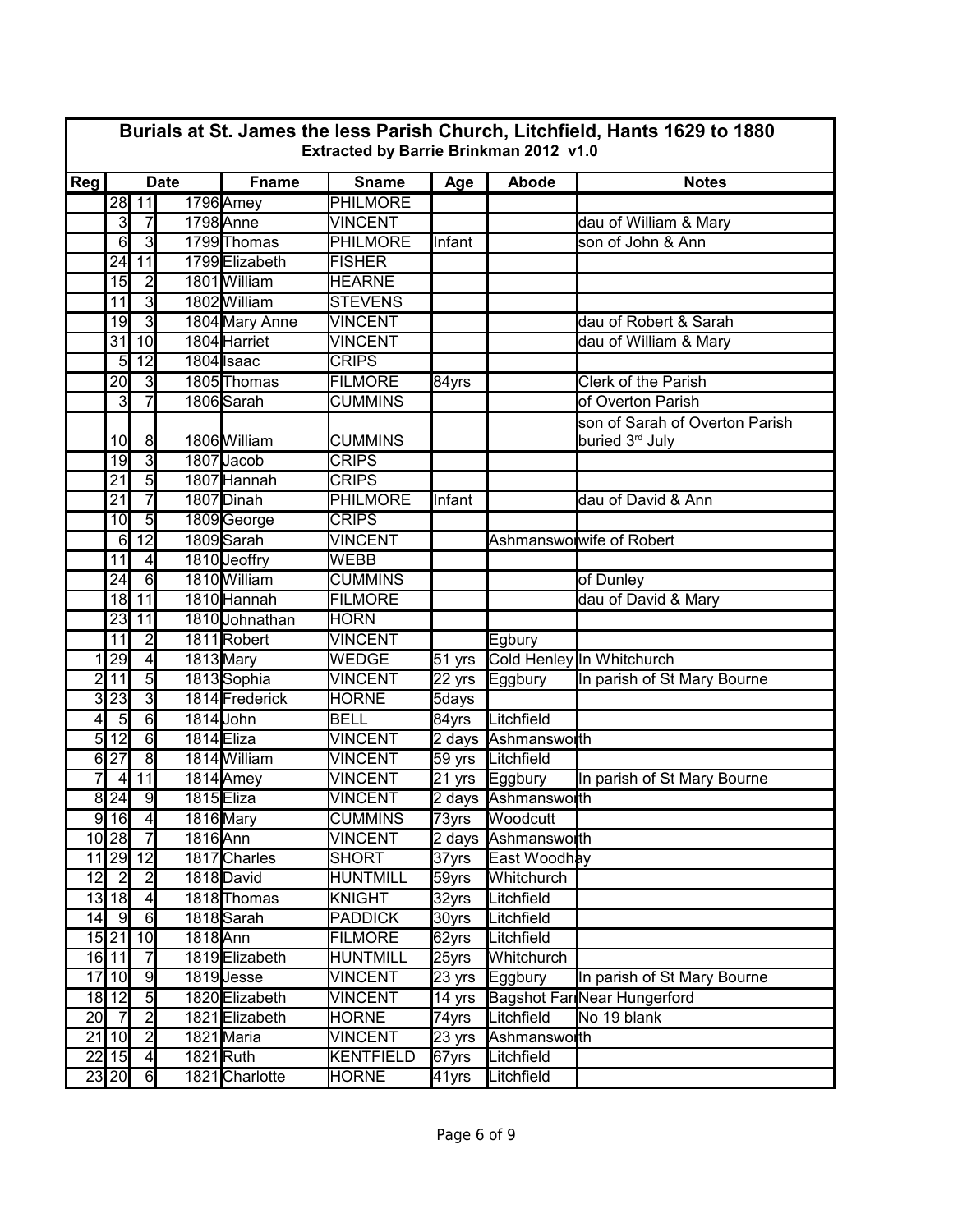|                 | Burials at St. James the less Parish Church, Litchfield, Hants 1629 to 1880<br>Extracted by Barrie Brinkman 2012 v1.0 |                                  |             |                              |                                    |                     |                          |                             |  |  |  |
|-----------------|-----------------------------------------------------------------------------------------------------------------------|----------------------------------|-------------|------------------------------|------------------------------------|---------------------|--------------------------|-----------------------------|--|--|--|
| Reg             |                                                                                                                       |                                  | <b>Date</b> | <b>Fname</b>                 | <b>Sname</b>                       | Age                 | <b>Abode</b>             | <b>Notes</b>                |  |  |  |
|                 | 24 26                                                                                                                 | $\overline{1}$                   |             | 1822 Robert                  | <b>VINCENT</b>                     | $\overline{34}$ yrs | Eggbury                  | In parish of St Mary Bourne |  |  |  |
|                 | 25 27                                                                                                                 | $\overline{1}$                   |             | 1822 Henry                   | <b>MARTIN</b>                      |                     | 14mths Litchfield        |                             |  |  |  |
|                 | 26 21                                                                                                                 | $\overline{5}$                   |             | 1822 Elizabeth               | <b>LAWES</b>                       | 8yrs                | Litchfield               |                             |  |  |  |
| 27              | $\overline{4}$                                                                                                        | $\overline{2}$                   |             | 1823 Elizabeth               | <b>GODDARD</b>                     | 78yrs               | Litchfield               |                             |  |  |  |
| 28              | $\overline{22}$                                                                                                       | 6                                |             | 1823John                     | <b>PHILMORE</b>                    | 63yrs               | Litchfield               | Clerk of the Parish         |  |  |  |
| 29              |                                                                                                                       | $\overline{1}$                   |             | 1824 Mary                    | <b>PHILMORE</b>                    | 51yrs               | Litchfield               | Shop-Keeper                 |  |  |  |
| $\overline{30}$ | $\overline{4}$                                                                                                        | $\overline{3}$                   |             | 1824 Elizabeth               | <b>GIBBS</b>                       | 80yrs               | Litchfield               |                             |  |  |  |
| $\overline{31}$ | $\overline{9}$                                                                                                        | $\overline{5}$                   |             | 1824 Sherlock                | <b>TARRANT</b>                     | 34 yrs              | Dunley                   | In parish of St Mary Bourne |  |  |  |
| 32              | 28                                                                                                                    | $\overline{12}$                  |             | 1825 Charles                 | <b>RALPH</b>                       | 9yrs                | Litchfield               |                             |  |  |  |
| $\overline{33}$ | دی                                                                                                                    | $\overline{9}$                   |             | 1827 Eliza                   | <b>ADAMS</b>                       | 3yrs                | Litchfield               |                             |  |  |  |
| 34              | g                                                                                                                     | $\overline{9}$                   |             | 1827 Hannah                  | <b>KNIGHT</b>                      | 12yrs               | Litchfield               |                             |  |  |  |
| 35              | $\overline{8}$                                                                                                        | 10                               | 1827 Ann    |                              | <b>ADAMS</b>                       | 5yrs                | Litchfield               |                             |  |  |  |
|                 | $36$   22                                                                                                             | 1                                |             | 1828 Charles                 | <b>PINK</b>                        | 74yrs               | Litchfield               |                             |  |  |  |
| 37              |                                                                                                                       | $\overline{3}$                   |             | George<br>1829 William       | <b>SIMS</b>                        | 9wks                | Newbury                  | Base born                   |  |  |  |
| 38              | 10                                                                                                                    | $\overline{12}$                  |             | 1829John                     | <b>GODDARD</b>                     | 82yrs               | Litchfield               |                             |  |  |  |
| 39              | $\overline{4}$                                                                                                        | $\overline{7}$                   |             | 1830 Thomas                  | <b>KENTFIELD</b>                   | 82yrs               | Litchfield               |                             |  |  |  |
| 40              | 19                                                                                                                    | $\overline{1}$                   |             | 1831 William                 | <b>TAYLOR</b>                      | 13 yrs              | Greenham                 |                             |  |  |  |
| 41              | $\overline{21}$                                                                                                       | $\overline{6}$                   | 1831 Amy    |                              | <b>PINK</b>                        | 70yrs               | Litchfield               |                             |  |  |  |
|                 | 42 15                                                                                                                 | 6                                |             | 1832 James                   | <b>PADWICK</b>                     | 2 wks               | Litchfield               |                             |  |  |  |
| 43              | 14                                                                                                                    | 11                               |             | 1832George                   | <b>GODDARD</b>                     | 7yrs                | Litchfield               |                             |  |  |  |
| 44              | ം                                                                                                                     | 6                                | 1834 Ann    |                              | <b>TAILOR</b>                      | 9 days              | Litchfield               |                             |  |  |  |
|                 | 45 25                                                                                                                 | 10                               |             | 1834 Elizabeth               | <b>CRIPPS</b>                      | 84yrs               | <b>Stoke</b>             |                             |  |  |  |
|                 | $46$   19                                                                                                             | 11                               |             | 1834 Edward                  | WEDGE                              | $\overline{82}$ yrs | Dunley                   |                             |  |  |  |
| 47              | 14                                                                                                                    | $\overline{1}$                   |             | 1836 Elizabeth               | <b>GIBBS</b>                       | 65yrs               | Down Farm                |                             |  |  |  |
|                 | 48 16                                                                                                                 | $\infty$                         |             | 1836 Elizabeth               | <b>MORTIMER</b>                    | 55yrs               | Litchfield               |                             |  |  |  |
|                 | $49$ 22                                                                                                               | $\overline{1}$                   |             | 1837 Elizabeth               | <b>LANCASTER</b>                   | 26yrs               | Litchfield               |                             |  |  |  |
|                 | $50\overline{22}$                                                                                                     | $\overline{1}$                   |             | 1839 William                 | <b>PALMER</b>                      | 11yrs               | Litchfield               |                             |  |  |  |
| 51              | 16                                                                                                                    | $\overline{2}$                   |             | 1840 Sarah Ann               | <b>GODDARD</b>                     |                     | 22mths Clapgate          |                             |  |  |  |
| $\overline{52}$ | $\overline{4}$                                                                                                        | $\overline{8}$                   |             | 1840 Sarah                   | <b>RALPH</b>                       | 84yrs               | Down Farm                |                             |  |  |  |
| 53              | 6                                                                                                                     | $\overline{12}$                  |             | 1840 William                 | <b>MORTIMER</b>                    | $\overline{52}$ yrs | Litchfield               |                             |  |  |  |
|                 | $54$ 23                                                                                                               | $\overline{3}$                   |             | 1841 Suisannah               | <b>GODDARD</b>                     | 38yrs               | Litchfield               |                             |  |  |  |
|                 | 55 30                                                                                                                 | $\overline{3}$                   |             | 1841 Mary                    | <b>PALMER</b>                      | $42$ yrs            | Litchfield               |                             |  |  |  |
| 56              | $\overline{1}$                                                                                                        | 12                               |             | 1842 Charles                 | <b>HORNE</b>                       | 27yrs               | Swallowfield Berkshire   |                             |  |  |  |
| 57              | 16                                                                                                                    | $\overline{7}$                   |             | 1843 David                   | <b>FILMORE</b>                     | 57yrs               | Sheet                    | North Litchfield            |  |  |  |
|                 | 58 21                                                                                                                 | $\overline{8}$                   |             | 1843 Amy Julia               | <b>FIFIELD</b>                     |                     | 20mths Nuthanger         |                             |  |  |  |
| 59              | $\overline{1}$                                                                                                        | $\overline{\mathbf{r}}$          |             | 1844 James                   | <b>SOPER</b>                       | 38yrs               | <b>Bradley</b>           |                             |  |  |  |
|                 | 60 17<br>$\overline{12}$                                                                                              | $\overline{4}$<br>$\overline{1}$ |             | 1844 Hannah                  | <b>GODDARD</b>                     | 9mths               | 2mnths Litchfield        |                             |  |  |  |
| 61              | $62$   22                                                                                                             | $\overline{12}$                  |             | 1845 Elizabeth<br>1845 Sarah | <b>LANCASTER</b><br><b>VINCENT</b> |                     | Litchfield               |                             |  |  |  |
|                 |                                                                                                                       |                                  |             |                              |                                    | 40yrs               | Donnington               |                             |  |  |  |
|                 | 63 11                                                                                                                 |                                  |             | Elizabeth<br>1847Soper       | <b>FARR</b>                        |                     |                          |                             |  |  |  |
| 64              | $\overline{5}$                                                                                                        | $\mathbf{2}$<br>$\overline{3}$   |             | 1847 Elizabeth               | <b>GRIFFITHS</b>                   | 66yrs<br>60yrs      | Whitchurch<br>Litchfield |                             |  |  |  |
| 65              | $\overline{5}$                                                                                                        | 10                               |             | 1847 Elisha                  | <b>HORNE</b>                       |                     | Litchfield               |                             |  |  |  |
| 66              | $\vert$ 1                                                                                                             | 10                               |             | 1849 Louisa                  | PONTIN                             | 72yrs               | Litchfield               |                             |  |  |  |
|                 |                                                                                                                       |                                  |             |                              |                                    | 29yrs               |                          |                             |  |  |  |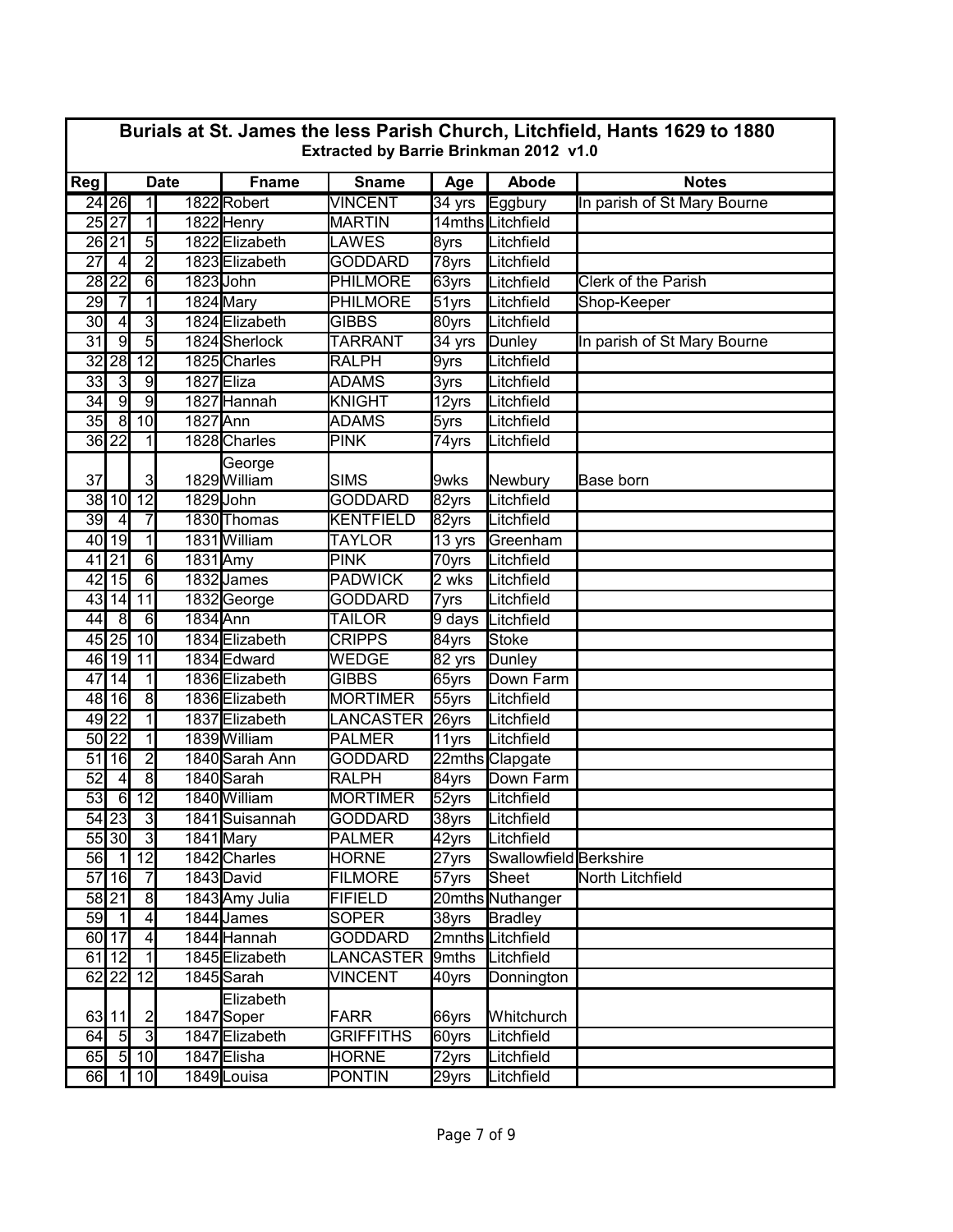|                 | Burials at St. James the less Parish Church, Litchfield, Hants 1629 to 1880<br>Extracted by Barrie Brinkman 2012 v1.0 |                          |             |                     |                        |          |                                         |                   |  |  |  |
|-----------------|-----------------------------------------------------------------------------------------------------------------------|--------------------------|-------------|---------------------|------------------------|----------|-----------------------------------------|-------------------|--|--|--|
| Reg             |                                                                                                                       |                          | <b>Date</b> | <b>Fname</b>        | <b>Sname</b>           | Age      | Abode                                   | <b>Notes</b>      |  |  |  |
| 67              | $\overline{1}$                                                                                                        | $\overline{1}$           |             | 1850 Mary Ann       | <b>PALMER</b>          | 44yrs    | Litchfield                              |                   |  |  |  |
|                 | 68 22                                                                                                                 | $\overline{2}$           |             | 1850 Fanny          | <b>FILMORE</b>         | 5days    | Litchfield                              |                   |  |  |  |
| 69              | 8                                                                                                                     | $\overline{3}$           |             | 1850 Elizabeth      | <b>ROLFE</b>           | 63yrs    | Litchfield                              |                   |  |  |  |
| 70              | 15                                                                                                                    | $\overline{9}$           |             | 1850 Mary           | LANCASTER 73yrs        |          | Litchfield                              |                   |  |  |  |
| $\overline{71}$ | $\overline{18}$                                                                                                       | g                        |             | 1850 Mary Neate     | <b>STRATTON</b>        | 2yrs     | Litchfield                              |                   |  |  |  |
| 72              | 30                                                                                                                    | 10                       |             | 1850Ellen           | <b>FILMORE</b>         | 2days    | Litchfield                              |                   |  |  |  |
| 73              | $\overline{2}$                                                                                                        | 11                       |             | 1850 Mary           | <b>VINCENT</b>         | 90yrs    | Bullington                              |                   |  |  |  |
| 74              | $\overline{28}$                                                                                                       | $\overline{5}$           |             | 1851 John           | <b>ELEXANDER</b>       |          | 20mths Litchfield                       |                   |  |  |  |
| 75              | $\overline{20}$                                                                                                       | $\overline{6}$           |             | 1852 Anne           | <b>LANCASTER</b>       | 35yrs    | Litchfield                              |                   |  |  |  |
|                 | 76 19                                                                                                                 | $\overline{3}$           |             | 1853John            | <b>STRATTON</b>        | 38yrs    | Litchfield Farm                         |                   |  |  |  |
| 77              | $\overline{24}$                                                                                                       | 6                        |             | 1853 Solomon        | <b>GIBBS</b>           | 39yrs    | Litchfield                              |                   |  |  |  |
| 78              | $\overline{8}$                                                                                                        | 11                       |             | 1853 John           | <b>LANCASTER</b> 74yrs |          | Litchfield                              |                   |  |  |  |
| 79              | 11                                                                                                                    | 12                       |             | 1853James           | <b>MORTIMER</b>        |          | 16mths Clapgate                         |                   |  |  |  |
| 80              | 25                                                                                                                    | 6                        |             | 1854 Fanny          | <b>LAWES</b>           | 73yrs    | Clapgate                                |                   |  |  |  |
| 81              | $\overline{1}$                                                                                                        | $\overline{12}$          |             | 1854 William        | <b>MORTIMER</b>        | $34$ yrs | Litchfield                              |                   |  |  |  |
|                 | $82$ 24                                                                                                               | 11                       |             | 1855 William        | WEDGE                  | 69yrs    | Dunley                                  |                   |  |  |  |
|                 | 83 29                                                                                                                 | $\overline{1}$           |             | 1856 John           | <b>GIBBS</b>           | 87yrs    | Whitchurch                              |                   |  |  |  |
|                 | 84 23                                                                                                                 | 10                       |             | 1857 Eliza          | <b>HARRISON</b>        | 3yrs     | Litchfield                              |                   |  |  |  |
|                 | 85 11                                                                                                                 | 11                       |             | 1857 Eliza Ann      | <b>GODDARD</b>         | 2yrs     | Clapgate                                |                   |  |  |  |
|                 | $86$   29                                                                                                             | $\overline{8}$           |             | 1858 John           | <b>GRIFFITHS</b>       | 78yrs    | Bell Cottage or 79yrs                   |                   |  |  |  |
| 87              | $\overline{31}$                                                                                                       | $\overline{3}$           |             | 1859Laura           | <b>LANCASTER</b>       | 2yrs     | Egbury Common                           |                   |  |  |  |
| 88              | $6\phantom{.}6$                                                                                                       | $\overline{4}$           | 1859 Ann    |                     | <b>STRATTON</b>        | 17yrs    | Hungerford                              |                   |  |  |  |
| 89              | $\overline{12}$                                                                                                       | $\overline{5}$           |             | 1859 Charlotte      | <b>GODDARD</b>         | 29yrs    | Litchfield                              |                   |  |  |  |
| 90 <sub>l</sub> | $\overline{17}$                                                                                                       | $\overline{9}$           |             | 1859 William        | <b>LANCASTER</b>       | 17yrs    | Whitway                                 | By Corner's Order |  |  |  |
|                 | $91$ 25                                                                                                               | $\overline{9}$           |             | 1859 Maria          | <b>FILMORE</b>         | 23yrs    | Litchfield                              |                   |  |  |  |
| 92              | $\overline{17}$                                                                                                       | $\overline{3}$           |             | 1861 Jane           | <b>CHANDLER</b>        | 75yrs    | Litchfield                              |                   |  |  |  |
| 93              | 15                                                                                                                    | 11                       |             | 1861 William        | <b>LAWES</b>           | 72yrs    | Clapgate                                |                   |  |  |  |
| 94              | 29                                                                                                                    | $\overline{9}$           |             | 1862 Charles        | <b>GODDARD</b>         | 1yr      | Clapgate                                |                   |  |  |  |
| 95              | $\overline{8}$                                                                                                        | 10                       |             | 1863 Beatrice Alice | LANCASTER              | 9wks     | Litchfield                              |                   |  |  |  |
| 96              | $\overline{2}$                                                                                                        | 11                       |             | 1863 Charles        | <b>HARRISON</b>        | 9wks     | Litchfield                              |                   |  |  |  |
| 97              | 10                                                                                                                    | 1                        |             | 1864 Sidney         | <b>FILMORE</b>         |          | 11mths Litchfield                       |                   |  |  |  |
|                 | 98 19                                                                                                                 | $\overline{1}$           |             | 1864 Alice Jane     | <b>FILMORE</b>         | 5yrs     | Litchfield                              |                   |  |  |  |
|                 | 99 30                                                                                                                 | $\overline{1}$           |             | 1864 Alice Selina   | <b>EMMANS</b>          |          | 22mths Litchfield                       |                   |  |  |  |
| 100             | 5                                                                                                                     | 9                        |             | 1864 Elizabeth      | <b>ADAMS</b>           | 75yrs    | Hare warren                             |                   |  |  |  |
| 101 22          |                                                                                                                       | 11                       |             | 1864 Julia Harriett | <b>COTES</b>           | 32yrs    | Litchfield                              | at Rectory        |  |  |  |
| 102 30          |                                                                                                                       | $\overline{3}$           |             | 1865Anne            | FILMORE                | 38yrs    | Litchfield                              |                   |  |  |  |
| 103             | კ                                                                                                                     | $\overline{\mathbf{8}}$  |             | 1865 Peter          | <b>COTES</b>           | 62yrs    | Litchfield                              | at Rectory        |  |  |  |
| 104 20          |                                                                                                                       | 6                        |             | 1866 Henry          | <b>PEARSE</b>          | 68yrs    | Queens<br>Gate<br>Terrace<br>Kensington |                   |  |  |  |
| 105 30          |                                                                                                                       | $\overline{8}$           |             | 1866 Hannah         | <b>FILMORE</b>         | 67yrs    | Litchfield                              |                   |  |  |  |
| $106$ 2         |                                                                                                                       | $\overline{5}$           |             | 1867 Emily          | <b>CUMMINGS</b>        | 24yrs    | Sarisbury                               |                   |  |  |  |
| 107 12          |                                                                                                                       | $\overline{\phantom{0}}$ |             | 1869 Charles        | <b>DICKETY</b>         | 13 yrs   | Litchfield                              |                   |  |  |  |
| 108 13          |                                                                                                                       | 1                        |             | 1869John            | <b>GARSON</b>          | 3mths    | Litchfield                              |                   |  |  |  |
| $109$ $30$      |                                                                                                                       | $\overline{1}$           |             | 1869 William        | <b>SUMMERBY</b>        | 85yrs    | Litchfield                              |                   |  |  |  |